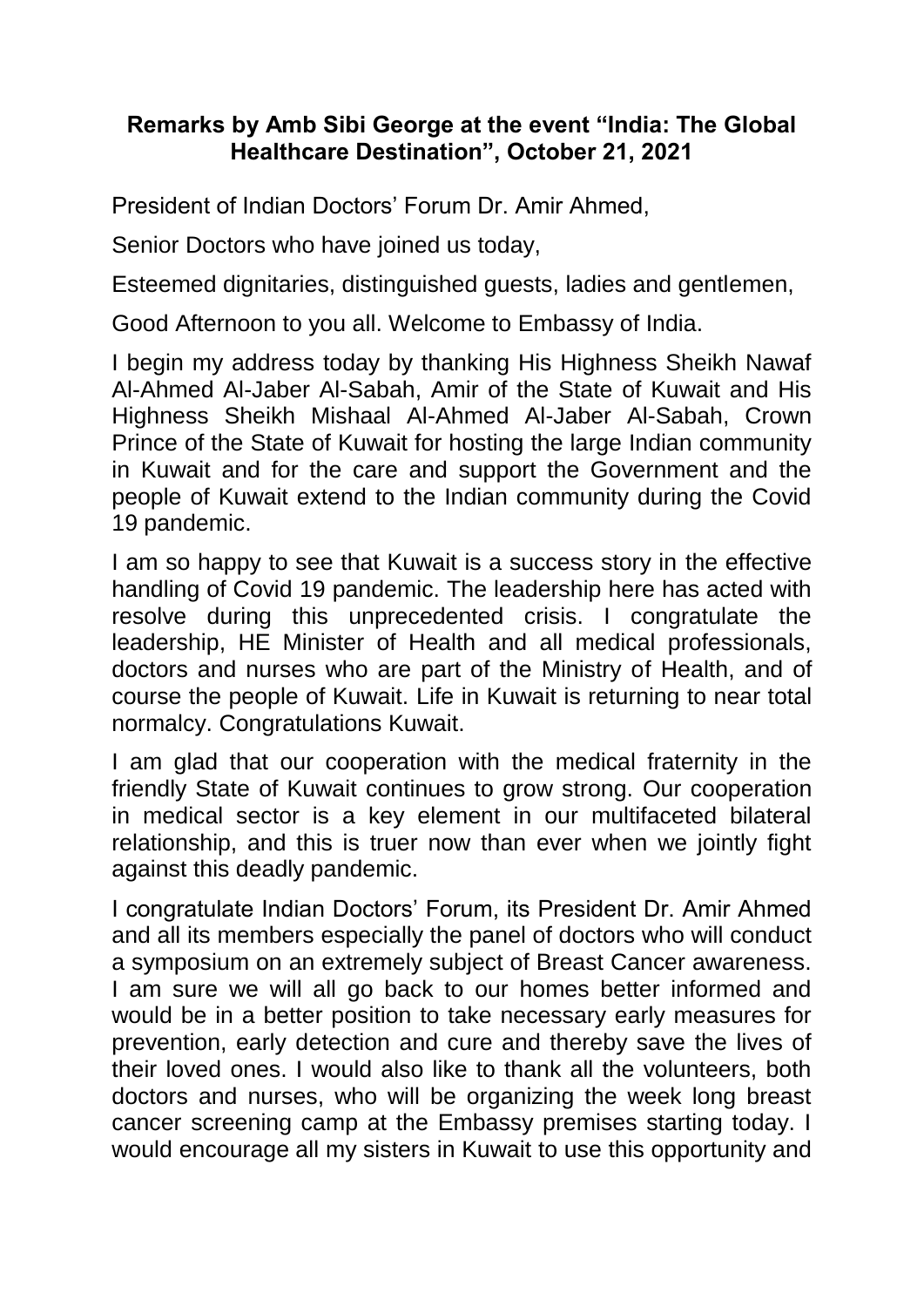avail of this facility for their own good health and wellbeing and that of their loved ones back home.

Let me reiterate what I have said before and which holds true even today; that is, the IDF team is a trusted partner of the Embassy. The team is always in the forefront of the efforts of the Embassy in ensuring the welfare of the Indian community in Kuwait. Our partnership with IDF continues to grow and I thank IDF not only for its humanitarian efforts but also for its many endeavors in supporting the Indian community in its efforts to fight the pandemic. They have worked closely with the Embassy in many activities, be it organization of dedicated seminars, awareness campaigns, roundtable discussions to educate people about COVID-19, or by conducting medical camps for distressed nationals, or offering free of charge tele-consultations, and now again through this breast cancer awareness campaign.

Dear Friends,

Today's event is part of our continuous efforts to contribute towards the ongoing fight against COVID-19. In fact, in our fight against COVID-19, today we have crossed a historic milestone. India has hit the Vaccine Century; we have as on today administered more than 100 crore or 1 billion COVID-19 vaccine doses. More than 75% of India's eligible population has received at least one vaccine dose. What is even more remarkable is that, this 1 billion summit has been scaled in less than 40 weeks. This milestone exemplifies India's prowess in various elements in the vaccination journey – development of new vaccines, production of vaccines, deployment, and technology.

The indomitable spirit of India's frontline health workers – the doctors, the nurses, the auxiliary nurse midwives and the thousands of vaccinators, who overcame challenges of terrain and weather to reach the remotest areas ensuring that no one is left behind, has shone through helping us reach this 1 billion landmark. Once again, we thank our doctors, nurses and other medical personnel for their phenomenal contribution in helping reach this landmark and for working day in and day out to save lives, in our fight against this pandemic.

The sheer expanse of the vaccination drive can be gauged from the fact that there are 313,000 vaccination centres across India; there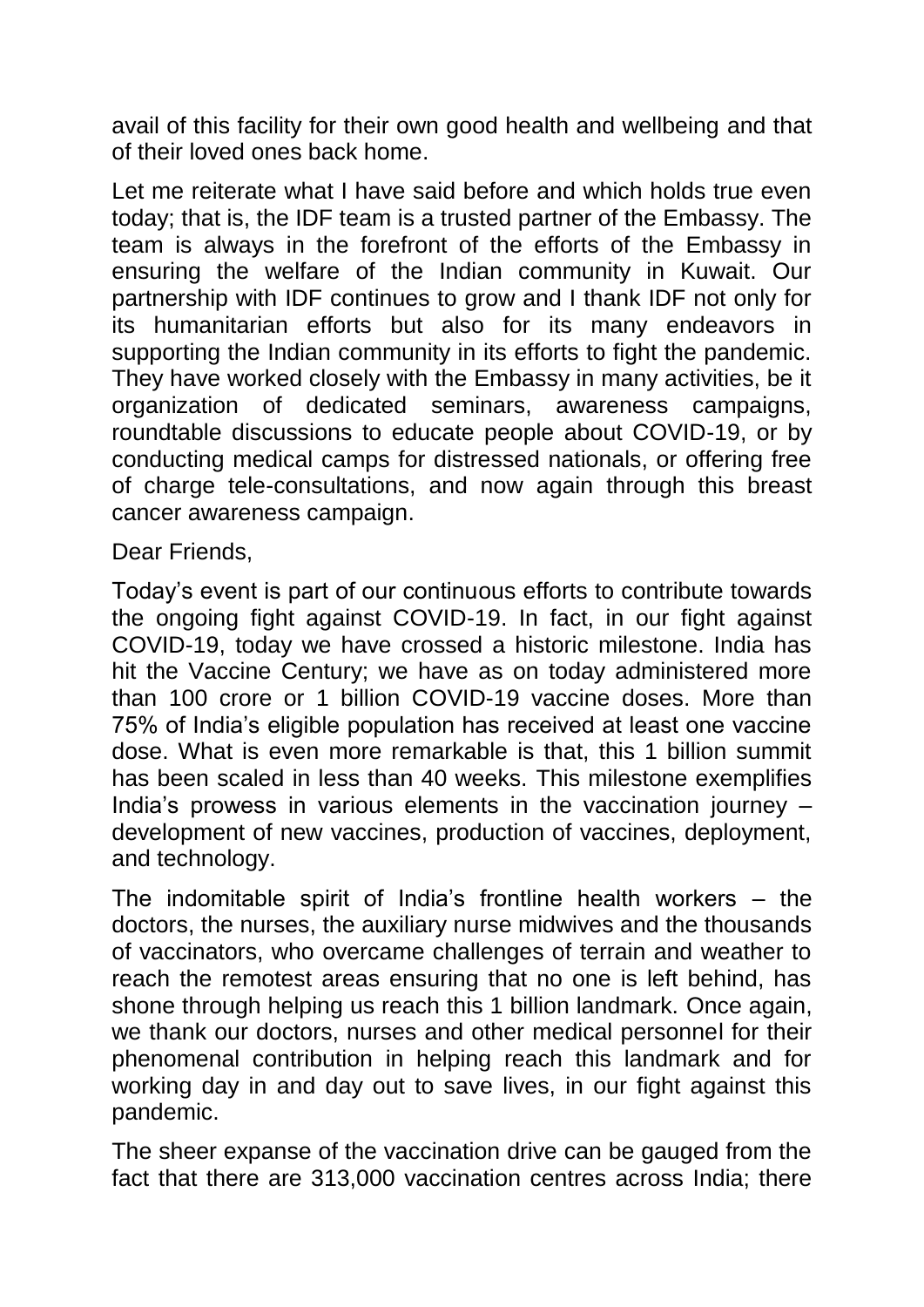are more than 264,000 vaccinators and 740,000 trained personnel in the vaccination teams. 74% of the vaccination centres were in rural areas accounting for 65% of the total coverage.

How have we achieved this feat? Well, the hallmark of India's vaccination drive has been the clear vision, the right guidance, the high level oversight and the impeccable coordination, particularly by the Hon'ble Prime Minister himself. Our prioritization of vaccine development through launch of 'Mission COVID Suraksha' is the reason behind India's vaccine development and production success. I am pleased to share that India is the only country in the world that has developed multiple vaccines across multiple platforms, be it the inactivated virus platform, or the DNA based vaccine, m-RNA vaccine, or the viral vector vaccine. In fact, India developed the first DNA-based COVID vaccine Zycov-D which will facilitate vaccination of children above 12 years of age.

Another outstanding aspect of this 1 billion vaccine journey is that nearly all the 1 billion doses administered have been Made in India. And more than 95% of vaccine administration has been done by the public health system, a testimony to its reach and robustness. Meticulous planning and effective use of infrastructure by leveraging on technological advancements in healthcare has made achievement of this feat possible.

Dear Friends,

I am pleased to inform you all that India has acted with resolve during this unprecedented crisis. In India, the rate of spread of infections, the number of fatalities and the number of cases requiring hospitalisation and critical care have dropped drastically and are historic lows today. An all-country, all-government approach has helped overcome two phases of peak infections in India. Prime Minister regularly addressed the State Governments and the people directly launching various programs aimed at taking this 'all India effort' forward. Health infrastructure has been ramped up continuously as a precautionary measure. India's technological prowess is being leveraged to deliver much needed healthcare solutions. The Co-WIN application, which forms the technology backbone of the vaccination programme in India, is an example of the success of Digital India.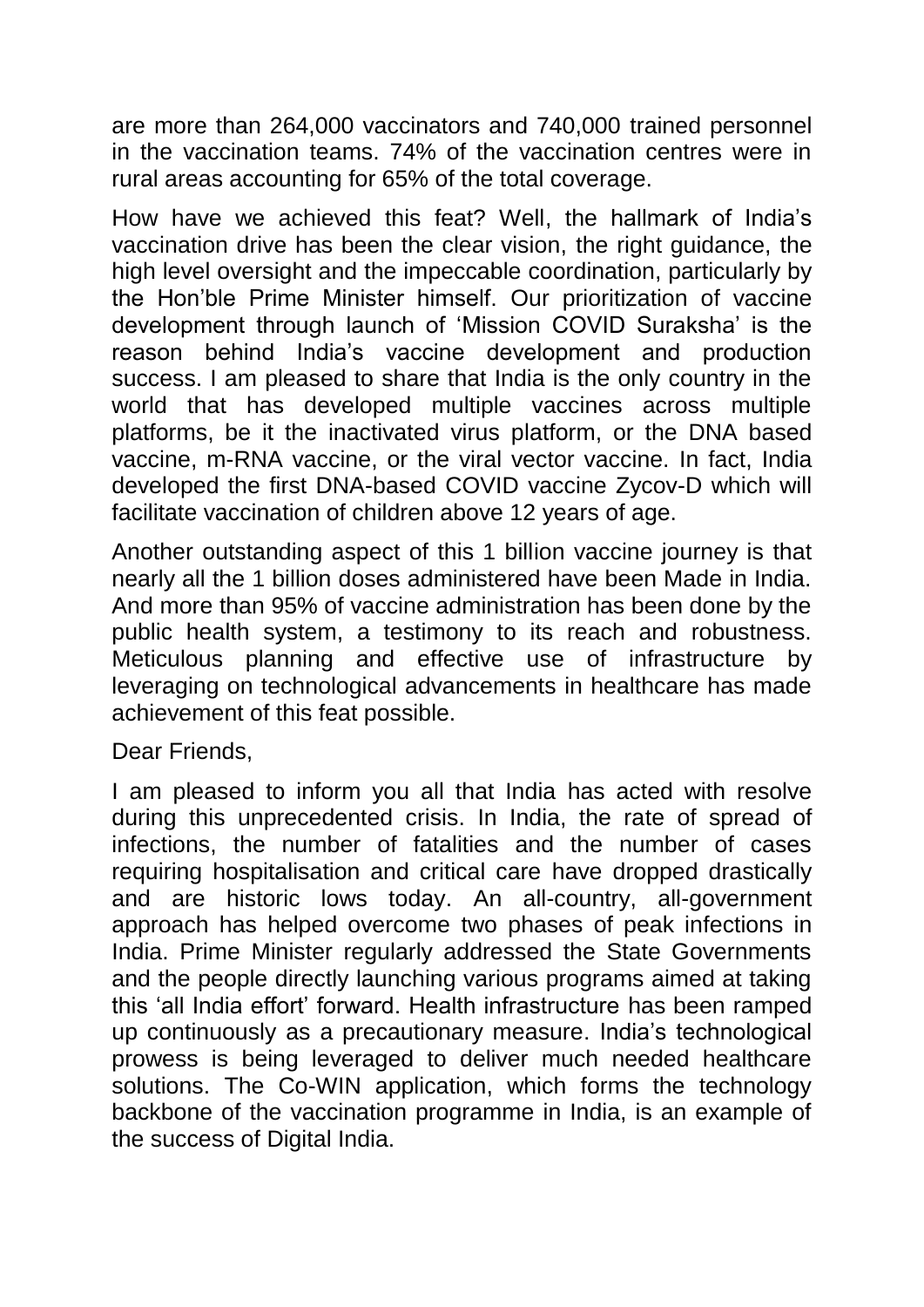While India implements these innovative solutions to combat the global pandemic, it keeps the needs of the international community at the center of its concerted efforts. The CO-WIN platform has been designed on an open source platform for the benefit of all friendly countries around the world. I am pleased to inform that many countries around the world have expressed interest in leveraging from the global public good created by India.

We have been doing this right from the start of this fight against COVID-19. Let me repeat, India extended medical and other assistance to more than 150 countries India has sent essential drugs, testing kits and other medical assistance. Medications made in India were shipped to destinations across the world in daunting logistical circumstances imposed by lockdowns. Indian rapid response teams were deployed in 8 countries. Indian naval vessels and air force airplanes delivered supplies along a wide arc to friends and partners. Through Vaccine Maitri, the global health diplomacy operation, we have supplied vaccines - Made in India – to more than 90 nations across the world, including to the friendly State of Kuwait.

Let me quote from the message of Hon'ble Minister of External Affairs Dr. S. Jaishankar who said today and I quote, "Today India has reached the milestone of hundred crores (one billion) vaccinations. This is obviously central to our economic recovery and central to our public health. And the fact that we have been able to achieve such a massive exercise in such a short time is due to the vision and even more motivation provided by Hon'ble Prime Minister Shri Narendra Modi. From the External Affairs perspective what this means is that Indians will have a much easier and freer access to the global workplace, it would also mean that more people from abroad would come to India adding to our tourism flow, reviving our services and contributing to our economy. So this milestone is indeed a great achievement and collectively as a nation we should be proud of what we have achieved." Unquote.

In his message Hon'ble Prime Minister said, "India scripts history. We are witnessing the triumph of Indian science, enterprise and collective spirit of 130 crore (1.3 billion) Indians. Congratulations India on crossing 100 crore (one billion) vaccines. Gratitude to our